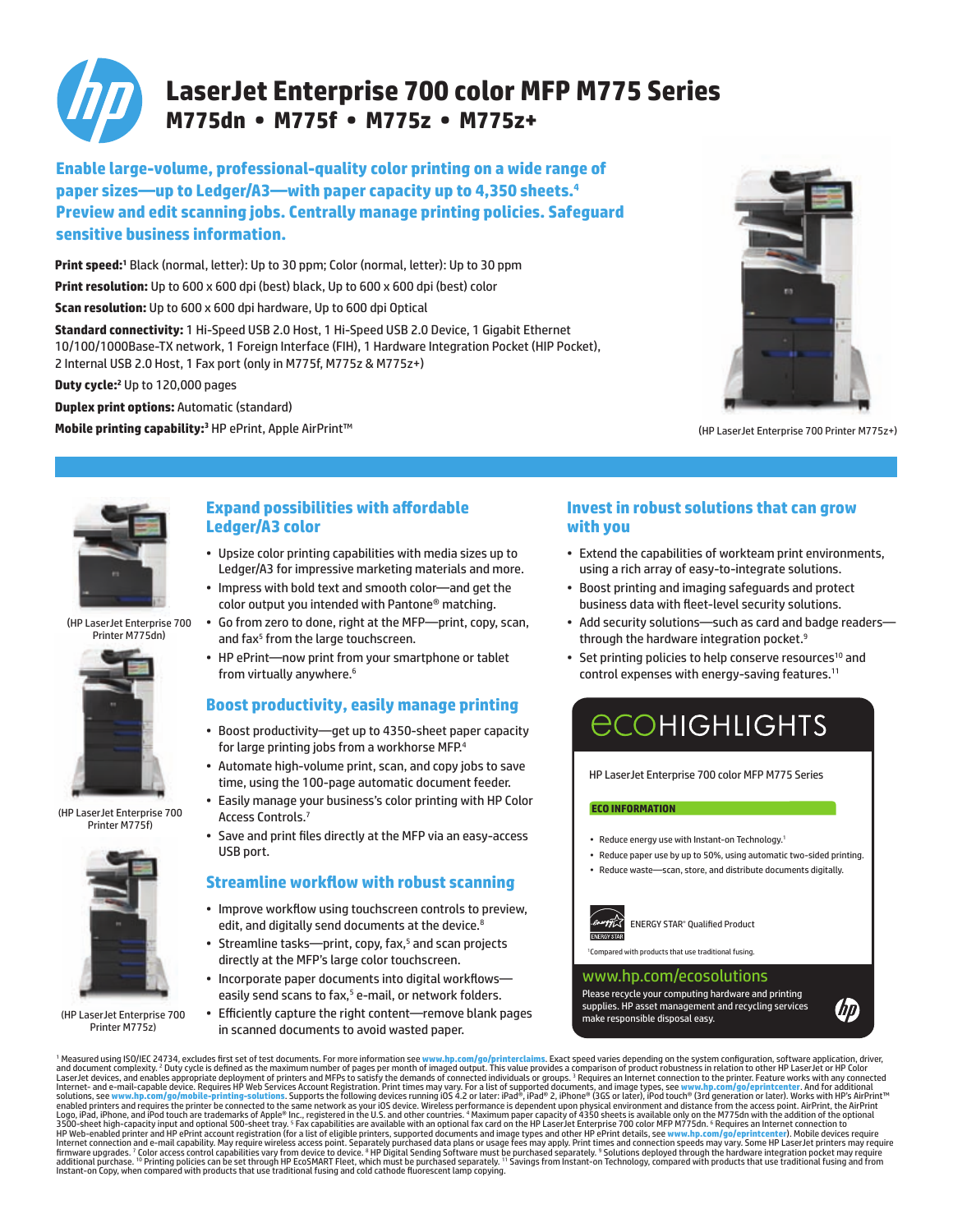## **HP LaserJet Enterprise 700 color MFP M775 Series**

- 1 100-sheet automatic document feeder
- 2 Intuitive 8 in pivoting light touch SVGA color control panel with FutureSmart firmware and scan preview
- 3 Hardware integration pocket for solution integration
- 4 Easy-access USB port to save and print files directly
- 5 In-line stapler/stacker for offset sorting and stapling up to 30-page
- 6 250-sheet output bin
- 7 Front door allows convenient access to one black and three color, all in one HP print cartridges
- 8 Built-in automatic two-sided printing
- 9 250-sheet input tray 2
- 10 3,500-sheet high-capacity feeder with cabinet for a 3,850-sheet total input capacity
- 11 100-sheet multipurpose tray 1 handles up to 58 lb bond paper with long extension
- 12 Fax port
- 13 800 MHz processor, 1.5 GB standard memory
- 14 HP High Performance Secure Hard Disk
- 15 Hi-Speed USB 2.0 printing port
- 16 HP Jetdirect Gigabit Ethernet print server

#### **HP LaserJet Enterprise 700 color MFP M775z+ shown**



**Front view**

### **Series at a glance**









|                                               | M775dn MFP      | M775f MFP     | M775z MFP     | <b>M775z+MFP</b> |
|-----------------------------------------------|-----------------|---------------|---------------|------------------|
| <b>Part number</b>                            | <b>CC522A</b>   | <b>CC523A</b> | <b>CC524A</b> | CF304A           |
| Fax                                           | <b>Optional</b> | ✓             | ✓             |                  |
| <b>Automatic two-sided printing</b>           |                 | ✓             | ✓             | $\checkmark$     |
| 100-sheet multipurpose tray 1                 | ✓               |               | ✓             | $\checkmark$     |
| 250-sheet tray 2                              | ✓               | ✓             | ✓             | $\checkmark$     |
| 500-sheet tray 3                              | <b>Optional</b> | ✓             | Not available | Not available    |
| 500-sheet feeder tray with cabinet            | Optional        |               | Not available | Not available    |
| 3x500-sheet feeder tray with cabinet          | <b>Optional</b> | Not available | $\checkmark$  | Not available    |
| 3,500-sheet high-capacity feeder with cabinet | <b>Optional</b> | Not available | Not available | $\checkmark$     |
| In-line stapler/stacker                       | Not available   | Not available | $\checkmark$  | $\checkmark$     |
| <b>ENERGY STAR<sup>®</sup> qualified</b>      |                 |               | $\checkmark$  | $\checkmark$     |
| <b>Secure Hard Disk</b>                       | ✓               |               | ✓             | $\checkmark$     |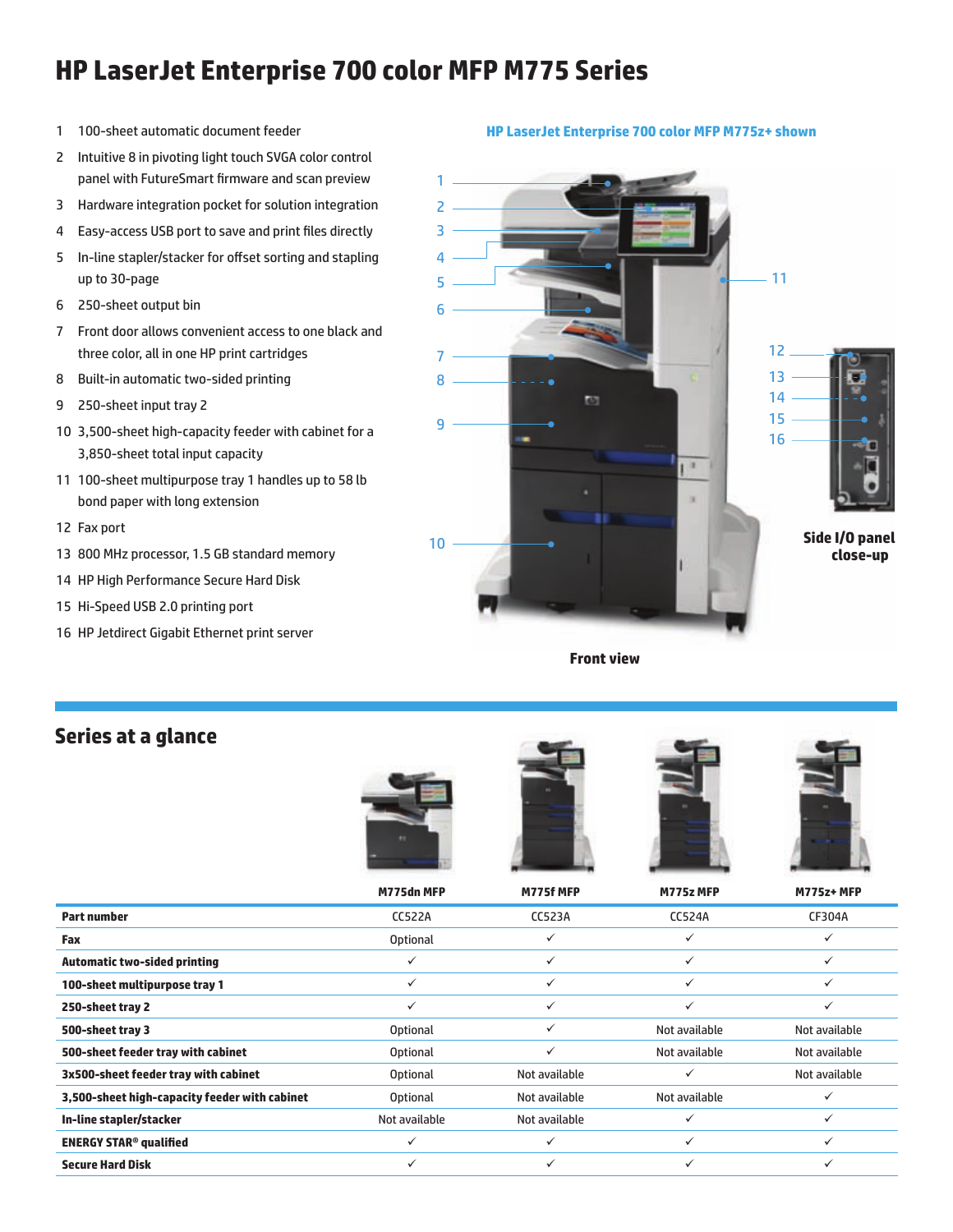### **Top features**

Get standout Ledger/A3 color, robust scanning features, and high-volume paper capacity in a versatile MFP.

Do more—with big media sizes, broad capabilities, and brilliant color— on this affordable Ledger/A3 MFP. Preview and control jobs on the touchscreen. Copy, scan, and  $\mathsf{fax}^1$  and print from smartphones and tablets from virtually anywhere with HP ePrint.2

Keep large scan and copy jobs moving with a high-capacity automatic document feeder. Robust paper capacity reduces reloading. Print right at the device, using the easy-access USB. Manage access to color printing to help control operating costs.

Enhance performance. Use customizable HP Quick Sets to launch one-touch workflows. Preview and edit scans on the large touchscreen for digital sending<sup>3</sup> to e-mail, fax,<sup>2</sup> or network folder. Automatically remove blank pages from scanned documents.

Help grow your investment with an MFP that simplifies solution deployment and firmware updates. Robust security features safeguard sensitive data. Management tools optimize company-wide printing policies and help trim operating costs.

### Get the most out of your printer with HP accessories, supplies, and services.

### **HP Services**

Downtime can have serious consequences, so HP provides support beyond the standard warranty. You benefit from reduced risk, maximized uptime, predictable service delivery and no unbudgeted repair costs. Choose from:

**Optimized Care** (optimum performance and stability): 4 hour Onsite Support, Maintenance Kit Replacement Service, Installation with Network Configuration Service

**Standard Care** (high level of uptime): Next Business Day Onsite Support, Maintenance Kit Replacement Service, Installation with Network Configuration Service

**Basic Care** (minimum recommended support): Next Business Day Onsite Support

**4 hr Onsite Support:** Onsite support within four hours after a service call received within the coverage window

**Next Business Day Onsite Support:** Onsite service the next business day after the service call is received

**Maintenance Kit Replacement Service:** Onsite replacement of your printer's maintenance kit including parts, materials, and labor

**Installation with Network Configuration Service:** Assembly, network configuration, and basic administrator familiarization

For more information about HP Care Pack, HP Contractual, or HP Managed Print Services, visit **www.hp.com/go/printservices**

#### **MFP's**

| HP LaserJet Enterprise 700 color MFP M775dn                                           | <b>CC522A</b> |
|---------------------------------------------------------------------------------------|---------------|
| HP LaserJet Enterprise 700 color MFP M775f                                            | <b>CC523A</b> |
| HP LaserJet Enterprise 700 color MFP M775z                                            | <b>CC524A</b> |
| HP LaserJet Enterprise 700 color MFP M775z+                                           | CF304A        |
| <b>HP LaserJet print cartridges</b>                                                   |               |
| HP 651A Black LaserJet Toner Cartridge (~13,500 yield)                                | <b>CE340A</b> |
| HP 651A Cyan LaserJet Toner Cartridge (~16,000 yield)                                 | <b>CE341A</b> |
| HP 651A Yellow LaserJet Toner Cartridge (~16,000 yield)                               | <b>CE342A</b> |
| HP 651A Magenta LaserJet Toner Cartridge (~16,000 yield)                              | CE343A        |
| <b>Accessories</b>                                                                    |               |
| HP Color LaserJet 500-sheet Paper Tray <sup>4</sup>                                   | <b>CE860A</b> |
| HP LaserJet 1x500-sheet Feeder and Stand <sup>4</sup>                                 | <b>CE792A</b> |
| HP Color LaserJet 3x500-sheet Paper Feeder and Stand <sup>4</sup>                     | <b>CE725A</b> |
| HP LaserJet 1x3500-sheet Feeder and Stand <sup>4</sup>                                | CF305A        |
| HP LaserJet MFP Analog 500 Fax Accessory <sup>4</sup>                                 | <b>CC487A</b> |
| <b>HP LaserJet 110V Fuser Kit</b>                                                     | <b>CE514A</b> |
| <b>HP LaserJet 220V Fuser Kit</b>                                                     | <b>CE515A</b> |
| <b>HP LaserJet Transfer Kit</b>                                                       | <b>CE516A</b> |
| <b>HP Color LaserJet CE980A Toner Collection Unit</b>                                 | <b>CE980A</b> |
| HP 100 ADF Roller Replacement Kit                                                     | L2718A        |
| HP Staple Cartridge Refill <sup>5</sup>                                               | C8091A        |
| <b>HP service and support</b>                                                         |               |
| HP 3-year Next Business Day + DMR Color LaserJet CM775 MFP Support                    | <b>U6W62E</b> |
| HP 3-year 4h 9x5 Color LaserJet CM775 MFP Hardware Support                            | <b>U6W56E</b> |
| HP 3-year 4h 13x5 Color LaserJet CM775 MFP Hardware Support                           | <b>U6W57E</b> |
| HP 2-year Next Business Day Color LaserJet CM775 MFP Hardware Support                 | <b>U6W52E</b> |
| HP 1-year Post Warranty Next Business Day +DMR Color LaserJet M775MFP Support U6W81PE |               |
| HP Network Install mid-range LaserJet MFP SVC                                         | <b>U2010E</b> |
| <b>Connectivity</b>                                                                   |               |
| HP Jetdirect 2700w USB Wireless Print Server                                          | J8026A        |
| Paper                                                                                 |               |
| www.hp.com/go/paper                                                                   |               |
| <b>Software</b>                                                                       |               |
| HP Web Jetadmin: www.hp.com/go/wja                                                    |               |
| HP Easy Printer Care: www.hp.com/go/easyprintercare                                   |               |
| HP Universal Print Driver: www.hp.com/go/upd                                          |               |

HP Install Network Printer Wizard: **www.hp.com/go/inpw\_sw**

<sup>1</sup> Fax capabilities are available with an optional fax card on the HP LaserJet Enterprise 700 color MFP M775dn. <sup>2</sup> Requires an Internet connection to HP Web-enabled printer and HP ePrint account registration (for a list of eligible printers, supported documents and image types and other HP ePrint details, see **www.hp.com/go/eprintcenter**). Mobile devices require Internet connection and e-mail capability. May require wireless access point. Separately purchased data plans or usage fees may apply. Print times and connection speeds may vary. Some HP LaserJet printers may require firmware upgrades.<sup>3</sup> HP Digital Sending Software must be purchased separately. <sup>4</sup> Available on M775dn model only. <sup>5</sup> Available on M775z & M775z+ models only.